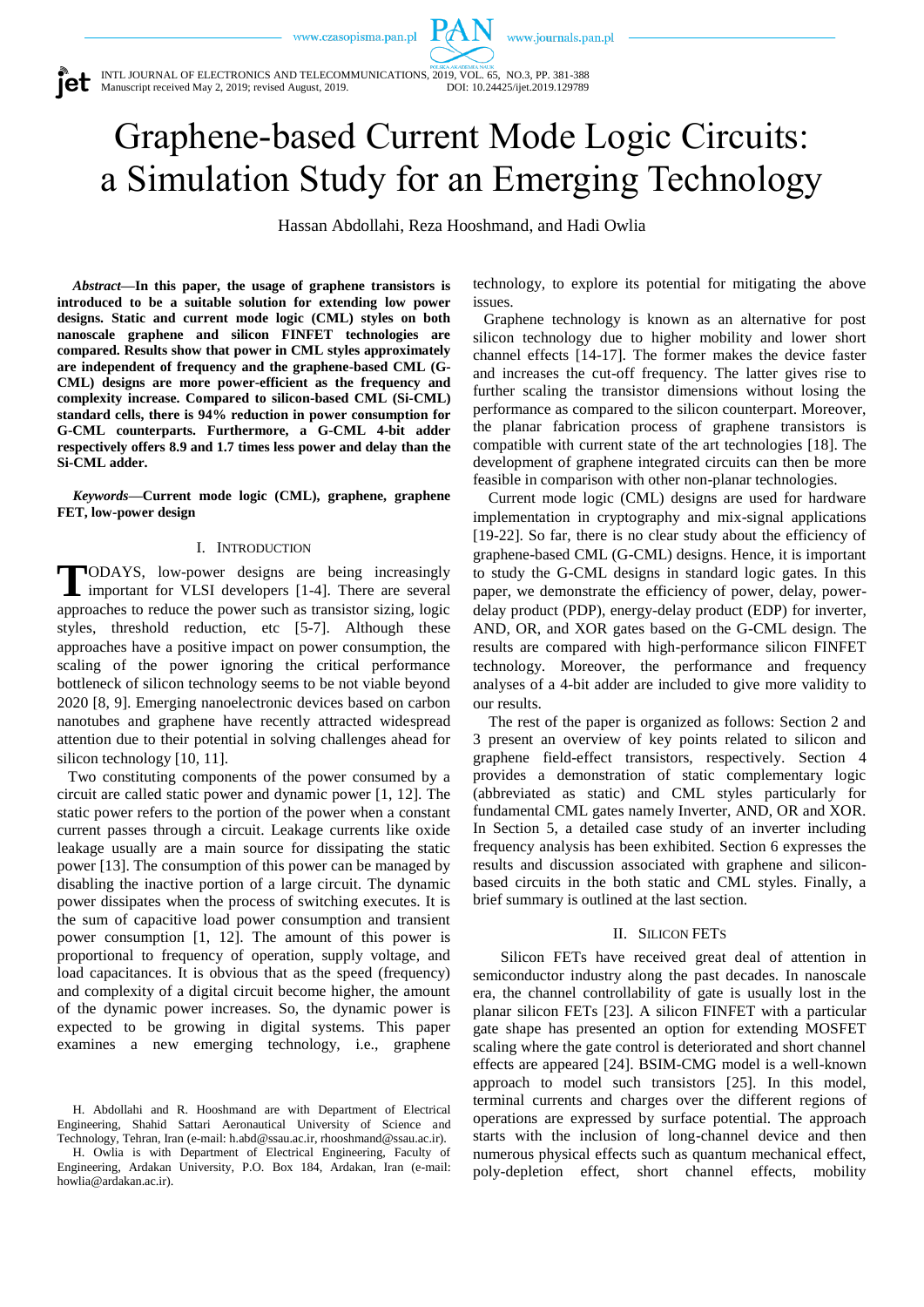

www.journals.pan.pl

382 H. ABDOLLAHI, R. HOOSHMAND, H. OWLIA

degradation and carrier velocity saturation are attached to the main model. Hereafter, the 16-nm high-performance library from predictive technology model (PTM) is included in circuit simulations [26, 27]. The PTM model, developed by Arizona state university, is a powerful tool for accurately predicting the characteristics of the nanoscale silicon FINFET using the BSIM-CMG model.

# III. GRAPHENE FETS

There is a strong motivation to utilize two dimensional materials as transistor channel particularly when successful preparation of graphene samples has been achieved in 2004 [28-30]. Graphene with honeycomb lattice structure explores high electrical and thermal conductivity [31]. It has been introduced to be a possible successor material of conventional semiconductors [39, 40]. Graphene is an allotrope of carbon atoms which is formed by  $sp^2$  hybridization [32]. This arrangement includes three combined orbitals forming σ bonds and a single p orbital forming  $\pi$  bonds. The honeycomb lattice structure of graphene originates from  $\sigma$  bonds. The single p orbital orienting perpendicular to a graphene sheet has a major contribution on electrical properties of grapheme [32]. So, a tight-binding approach within the nearest neighbor approximation is adopted to model the bandstructure of graphene including the single p orbital [30, 32].

A typical demonstration of a graphene nanoribbon (GNR) is shown in Fig. 1. Electrons in graphene behave like massless fermions and so represent much higher mobility [29, 30]. This originates from cone-shaped bandstructure in K points of Brillouin zone. Although large-scale graphene sheets are gapless, it is shown that a finite bandgap is achievable by means of lateral confinement [33].



Fig. 1. Lattice structure of an armchair-type GNR with  $N = 12$ . N is the number of dimer lines in the armchair orientation

Since any new investment in semiconductor industry is huge, materials posing lower modifications in fabrication process are acceptable. Graphene devices are compatible with current state-of-the-art CMOS fabrication process and are becoming an interesting option among the other similar competitors' materials for post-silicon devices [18].

As a matter of fact, graphene FETs depending on the contact material are divided into two types [34]. The first type is Schottky-barrier FET (SBFET) in which metals with Schottky contacts are connected to the channel. The Second type named as MOSFET-like FET uses ohmic contacts by heavily doping the GNR source and drain extensions. Since MOSFET-like FETs have better device characteristics over SBFETs particularly in on–off current ratio and switching behavior [34], we choose the MOSFET-like type of graphene FET in this work and it is called graphene FET (GFET) in the following discussion.

Modeling of the GFETs is introduced by several different approaches [35-38]. However, the inclusion of either required numerical integrals or a complete set of parameters causes serious challenges in circuit simulation to rebuild the model for a new device [36-38]. Chen et al. have proposed a parameterized, SPICE-compatible model for graphene-based transistors [35]. This allows designers to evaluate custom designs more quickly and straightforwardly.

Fig. 2 illustrates the structure of the GFET consisting of multiple parallel GNRs as the channel [35]. Drain and source contacts are formed by ribbon extensions and known as reservoirs. Each GNR has equal length  $L_{CH}$  and width  $W_{CH}$  and all the GNRs are located under a single gate.  $W<sub>G</sub>$  is the gate width and 2*W*sp is the spacing between the GNRs. The GNRs under the gate are assumed to be intrinsic while the reservoirs are doped with doping fraction  $f_{\text{dop}}$ .



Fig. 2. The structure of a four-ribbon GFET

The equivalent circuit of a GFET is shown in Fig. 3. The model is composed of three parts: a channel potential  $V_{CH}$ , channel capacitances ( $C_{G,CH}$ ,  $C_{SUB,CH}$ ,  $C_{CH,D}$ , and  $C_{CH,S}$ ), and a current source  $I_{DS}$ . The channel potential  $V_{CH}$  is calculated by equating the accumulated charge across all the capacitances coupling to the channel. The channel charge  $Q_{\text{CH}}$  is derived from graphene bandstructure which basically is function of subband characteristics, tunneling probability, and external voltages applied to the drain/source contacts  $(V_D, V_S)$ . Then, the channel capacitances are presented as follows [35]:

$$
C_{G(SUB),CH} = \frac{5.55 \times 10^{-11} \varepsilon_r L_{CH}}{\left(1 + \frac{1.5T_{ox}}{W_G}\right) \ln\left(\frac{5.98 W_{CH}}{0.8T_{ox}}\right)}\tag{1}
$$

$$
C_{CH,D} = \frac{\partial Q_{CH}}{\partial V_D} \tag{2}
$$

$$
C_{CH,S} = \frac{\partial Q_{CH}}{\partial V_S} \tag{3}
$$

wherein  $\varepsilon_r$  and  $T_{ox}$  are relative permittivity and thickness of the dielectric material, respectively.



Fig. 3. SPICE model of a single GNR.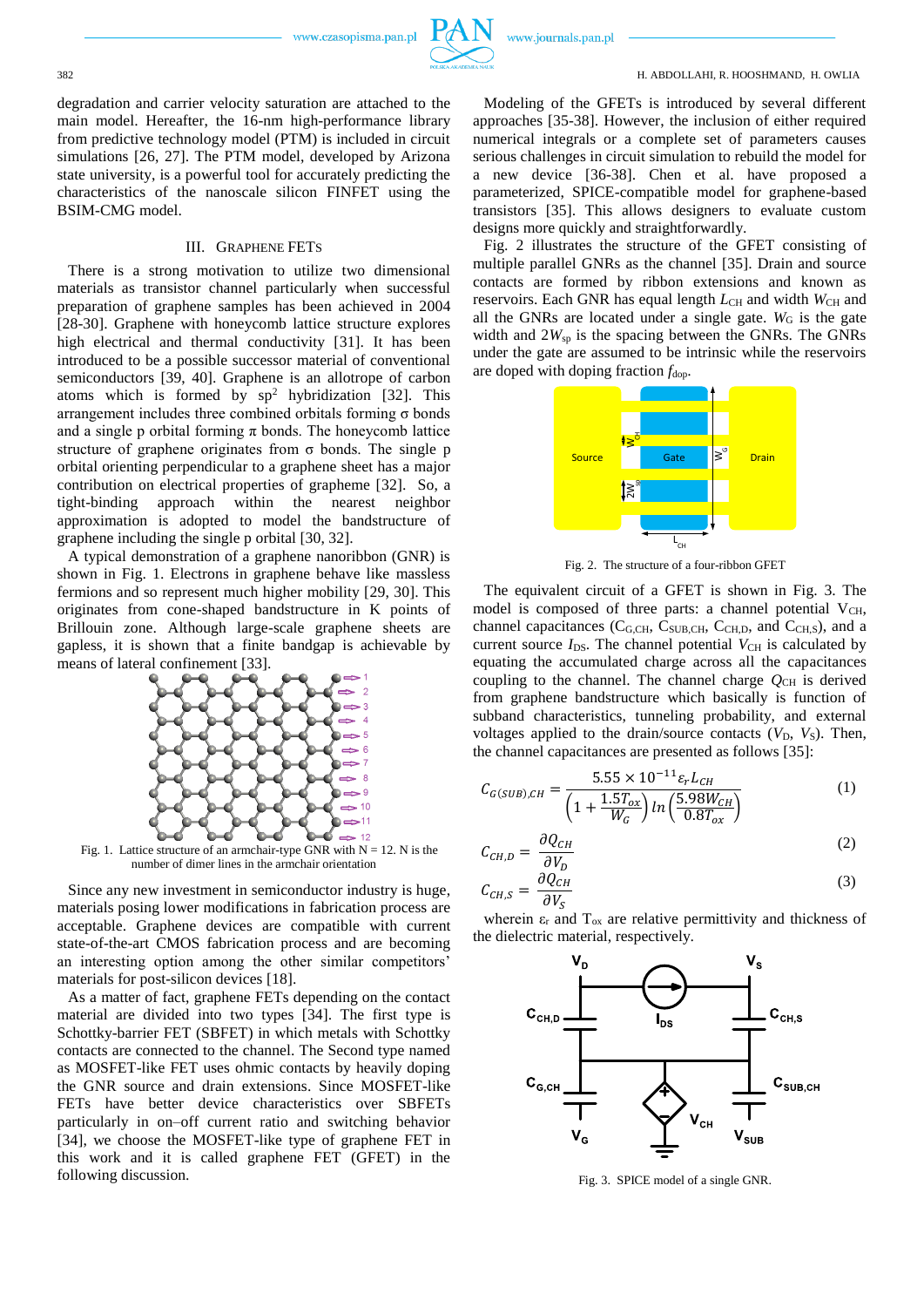www.journals.pan.pl

# GRAPHENE-BASED CURRENT MODE LOGIC CIRCUITS: A SIMULATION STUDY FOR AN EMERGING TECHNOLOGY 383

Consequently, the current source based on the Landauer-Buttiker formalism is expressed by considering Fermi-Dirac distribution  $f(.)$  and subband index  $\alpha$  as follows [39-41]

$$
I_{DS} = \frac{2q}{h} \sum_{\alpha} \int_0^{\infty} \left[ f\left(E - E_{FS,C}\right) - f\left(E - E_{FD,C}\right) \right] dE \tag{4}
$$

in which h is Plank's constant, *E* is the energy level relative to the conduction band  $E_{\text{C}}$ , and  $E_{\text{FD,C}}$  ( $E_{\text{FS,C}}$ ) is the difference between  $E_C$  in the GNR channel and  $E_F$  at the drain (source) contact.

# IV. LOGIC STYLES

The traditional logic style widely used in the design of digital integrated circuits is known as static style due to its advantages such as low static power dissipation and high packing density [1]. In this logic style, there are two pull-up and pull-down networks consisting of pure P-type and N-type FETs (PFETs and NFETs), respectively (Fig. 4a). The pull-up network turns on when the output of logic input values should be connected to the supply voltage and yields logic one. In this time, the pull-down network turns off and shows a high resistance path. Similarly, the pull-down network makes a connection between the output and ground when the output of logic input values should be logic zero. In this time, the pull-up network provides a high resistance path.

There is another popular logic style exploiting merits of differential pairs and it is known as current mode logic (CML) style (Fig. 4b) [19]. In fact, a CML gate has two main parts namely a pull-up network and a pull-down network. Setting the DC voltage drop on the output is mostly achieved by the pull-up network in which either two resistors or PFETs are used. On the other hand, the pull-down network is composed of one NFET as a current source and a number of NFETs that work as a functional unit. Some of the CML gates have been shown in Fig. 5. Logic implementation based on this approach has attracted much attention in cryptography and mixed-signal applications [19-22]. In subsequent sections, the static and CML styles in the both graphene and silicon FINFET technologies are evaluated in several standard and arithmetic circuits.



Fig. 4. The universal diagram of logic styles (a) Static (b) CML.



Fig. 5. The schematic structure of three different CML circuits (a) Buffer/Inverter (b) AND/NAND/OR/NOR (c) Exclusive-OR (XOR).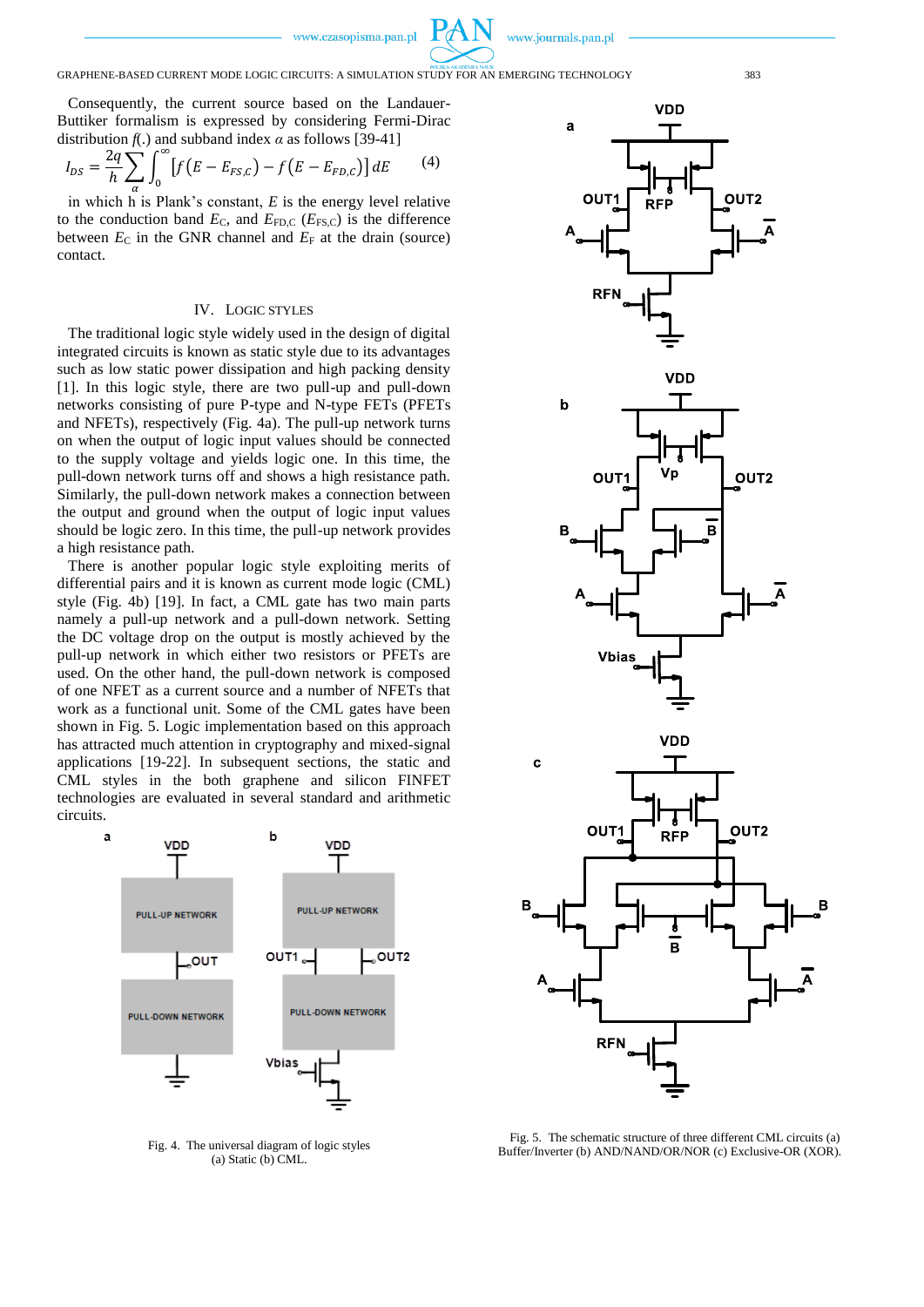



Fig. 6. (a) Delay, (b) dynamic power, (c) static power, and (d) EDP vs.  $V_{DD}$ .

### V. CASE STUDY: INVERTER

In this section, we would like to present a typical inverter (NOT gate) in both the graphene and silicon FINFET technologies and the static and CML styles. To have a fair comparison with the silicon FINFET, the GFETs with a 16nmlong N=12 GNR,  $T_{ox}$ =1.35 nm, and  $f_{dop}$ =0.001 are considered to match the dimensions. It is noted that all the following simulations are carried out with HSPICE. Fig. 6 shows the delay, static and dynamic powers of a static inverter in the both technologies. The delay and dynamic power smoothly change as the drain voltage rises. However, there is a sharp profile in the static power of the GFET-based inverter, which is

attributed to a smaller bandgap of the graphene facilitating band to band tunneling between source and drain contacts [30]. Based on the minimal energy-delay product (EDP) for voltages ranging between 0.3 and 0.9 V, we choose nominal  $V_{DD}=0.85$ V and 0.5 V for the SiFET and GFET, respectively.

The applied input and output of an inverter circuit in two design styles are shown in Figs. 7 and 8. In the CML-based inverter circuits, the output swing is slightly decreased to supply the adequate power for the current source. As can be seen, the reduction in the swing of the G-CML inverter is lower than that in the swing of the silicon-based CML (Si-CML) counterpart.





Fig. 7. Inverter simulation results in the silicon technology. Fig. 8. Inverter simulation results in the graphene technology.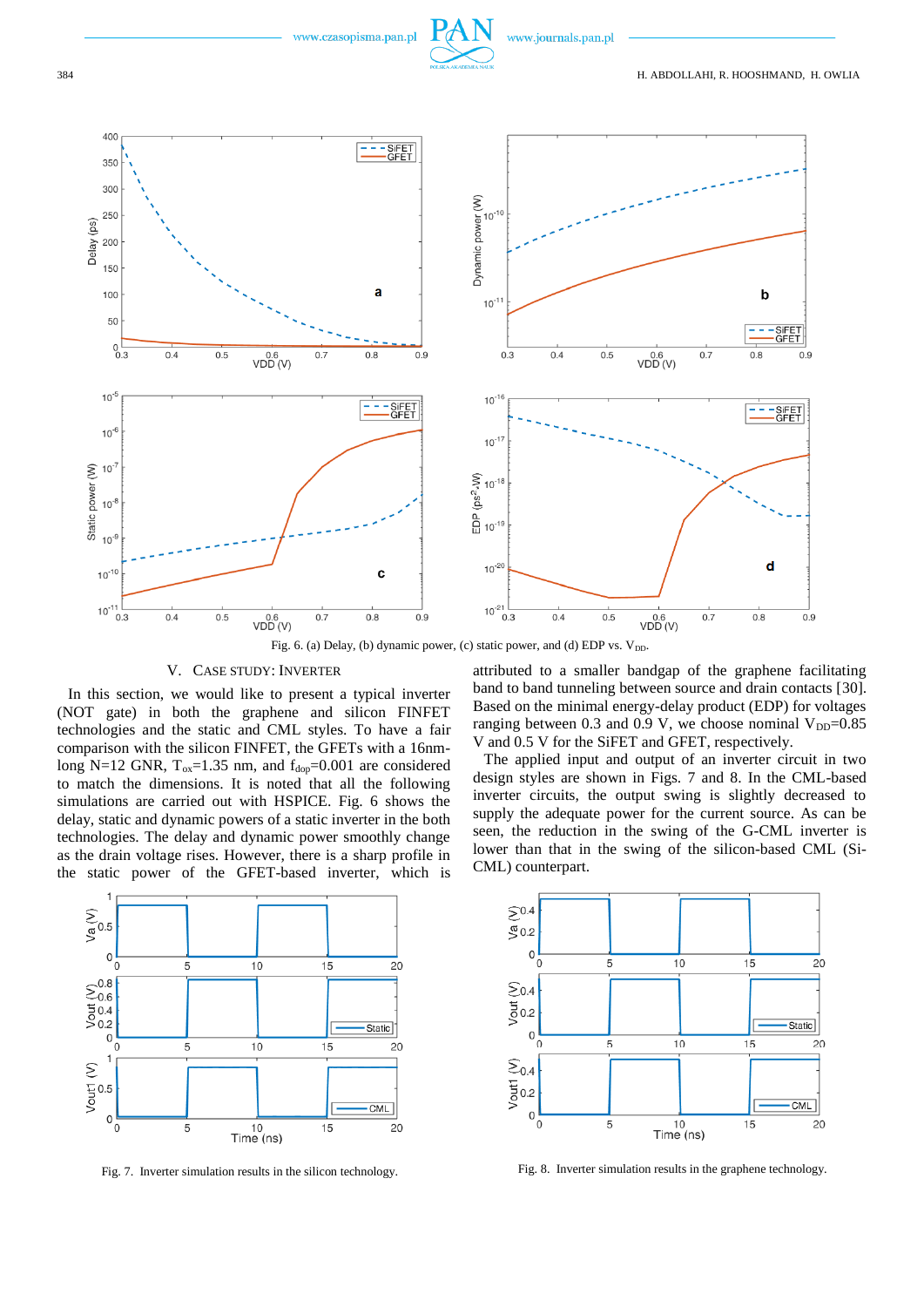

GRAPHENE-BASED CURRENT MODE LOGIC CIRCUITS: A SIMULATION STUDY FOR AN EMERGING TECHNOLOGY 385



Fig. 9. Power versus frequency in an inverter for silicon and graphene technologies.

The output power versus frequency is demonstrated in Fig. 9. As we would be expected, the CML circuits consume more power than the static circuits in the both technology due to a larger static power. However, the slopes of the power consumption have been reduced in the CML-based circuits compared to the static-based counterparts. It can be seen that the least frequency dependence in the G-CML inverter is achievable and this makes the G-CML design more appealing at higher frequencies.

# VI. SIMULATION RESULTS AND DISCUSSION

In this section, the circuit evaluation is divided into two parts namely standard gates (i.e. Inverter, AND, OR and XOR) and arithmetic circuits (i.e. 1-bit and 4-bit adders). The operating

l.

frequency is mainly set to 100 MHz for all the following simulations.

# *A. Standard gates*

Tables I and II demonstrate the simulation results in terms of area, delay, power, power-delay product (PDP) and energydelay product (EDP). Results show that the delay of the static GFET-based circuits approximately is 1.4 times lower than that of the static SiFET-based circuits. The origin of such an observation is attributed to higher mobility and near-ballistic transport in the graphene [29, 30]. The reduction of delay is also observed in the corresponding CML designs. The G-CML circuits on an average yield 5 times lower delay than the Si-CML circuits.

The significant advantage of the GFET-based implementation is relevant to saving power consumption. Generally, the total power of a digital circuit is composed of three terms [42]

$$
P_t = P_{static} + P_{chrg} + P_{sc}
$$
 (5)

$$
P_{static} = I_{static} V_{DD} \tag{6}
$$

$$
P_{chrg} = \alpha^* f C_L V_{DD}^2 \tag{7}
$$

$$
P_{sc} = \alpha^* f V_{DD} I_{peak} t_{sc} \tag{8}
$$

 $(8)$ 

wherein  $I_{static}$ ,  $V_{DD}$ ,  $\alpha^*$ ,  $f$ ,  $C_L$ ,  $I_{peak}$  and  $t_{sc}$  are static DC current, voltage of power supply, activity factor of a cell, frequency, the equivalent capacitance of each node, the maximum height of switching current and the width of switching current, respectively.

| DELAY AND POWER OF THE SILICON-BASED STATIC AND CML STANDARD CELLS |                  |            |          |         |                  |                                             |
|--------------------------------------------------------------------|------------------|------------|----------|---------|------------------|---------------------------------------------|
| Design                                                             | Cell             | Transistor | Delay    | Power   | <b>PDP</b>       | <b>EDP</b>                                  |
| style                                                              |                  | counts     | [ps]     | ſnWl    | $[nW \times ps]$ | $\left[\text{nW} \times \text{ps}^2\right]$ |
| <b>Static</b>                                                      | <b>INV</b>       | 2          | 5.5655   | 5.2409  | 29.16823         | 162.3358                                    |
|                                                                    | AND <sub>2</sub> | 6          | 8.375    | 10.9578 | 91.77158         | 768.5869                                    |
|                                                                    | OR <sub>2</sub>  | 6          | 5.815    | 14.4968 | 84.29889         | 490.1981                                    |
|                                                                    | XOR <sub>2</sub> | 8          | 2.4      | 9.46776 | 22.72262         | 54.5343                                     |
|                                                                    | Total Avg.       | 5.5        | 5.538875 | 10.0408 | 55.61474         | 308.0431                                    |
| CML                                                                | <b>INV</b>       | 5          | 0.7385   | 3612.85 | 2668.09          | 1970.384                                    |
|                                                                    | AND <sub>2</sub> | 7          | 4.025    | 3656.46 | 14717.25         | 59236.94                                    |
|                                                                    | OR <sub>2</sub>  | 7          | 3.375    | 3581.86 | 12088.78         | 40799.62                                    |
|                                                                    | XOR <sub>2</sub> | 9          | 2.33     | 3739.84 | 8713.827         | 20303.22                                    |
|                                                                    | Total Avg.       |            | 2.617125 | 3647.75 | 9546.618         | 24984.69                                    |

TABLE I

TABLE II

|               |                  |            |                           |         | DELAY AND POWER OF THE GRAPHENE-BASED STATIC AND CML STANDARD CELLS |                    |
|---------------|------------------|------------|---------------------------|---------|---------------------------------------------------------------------|--------------------|
| Design        | Cell             | Transistor | Delay                     | Power   | <b>PDP</b>                                                          | <b>EDP</b>         |
| style         |                  | counts     | $\lceil \text{ps} \rceil$ | [nW]    | $[nW \times ps]$                                                    | $[nW \times ps^2]$ |
| <b>Static</b> | <b>INV</b>       | 2          | 4.035                     | 0.04642 | 0.187305                                                            | 0.755774           |
|               | AND <sub>2</sub> | 6          | 6.29                      | 0.47307 | 2.97561                                                             | 18.71659           |
|               | OR <sub>2</sub>  | 6          | 3.485                     | 0.64913 | 2.262218                                                            | 7.88383            |
|               | XOR <sub>2</sub> | 8          | 1.75                      | 0.36118 | 0.632065                                                            | 1.106114           |
|               | Total Avg.       | 5.5        | 3.89                      | 0.38245 | 1.487731                                                            | 5.787272           |
| CML           | <b>INV</b>       | 5          | 0.365                     | 39.3676 | 14.36917                                                            | 5.244749           |
|               | AND <sub>2</sub> | 7          | 0.6                       | 281.331 | 168.7986                                                            | 101.2792           |
|               | OR <sub>2</sub>  |            | 0.6                       | 281.176 | 168.7056                                                            | 101.2234           |
|               | XOR <sub>2</sub> | 9          | 0.525                     | 281.764 | 147.9261                                                            | 77.6612            |
|               | Total Avg.       |            | 0.5225                    | 220.909 | 115.425                                                             | 60.30954           |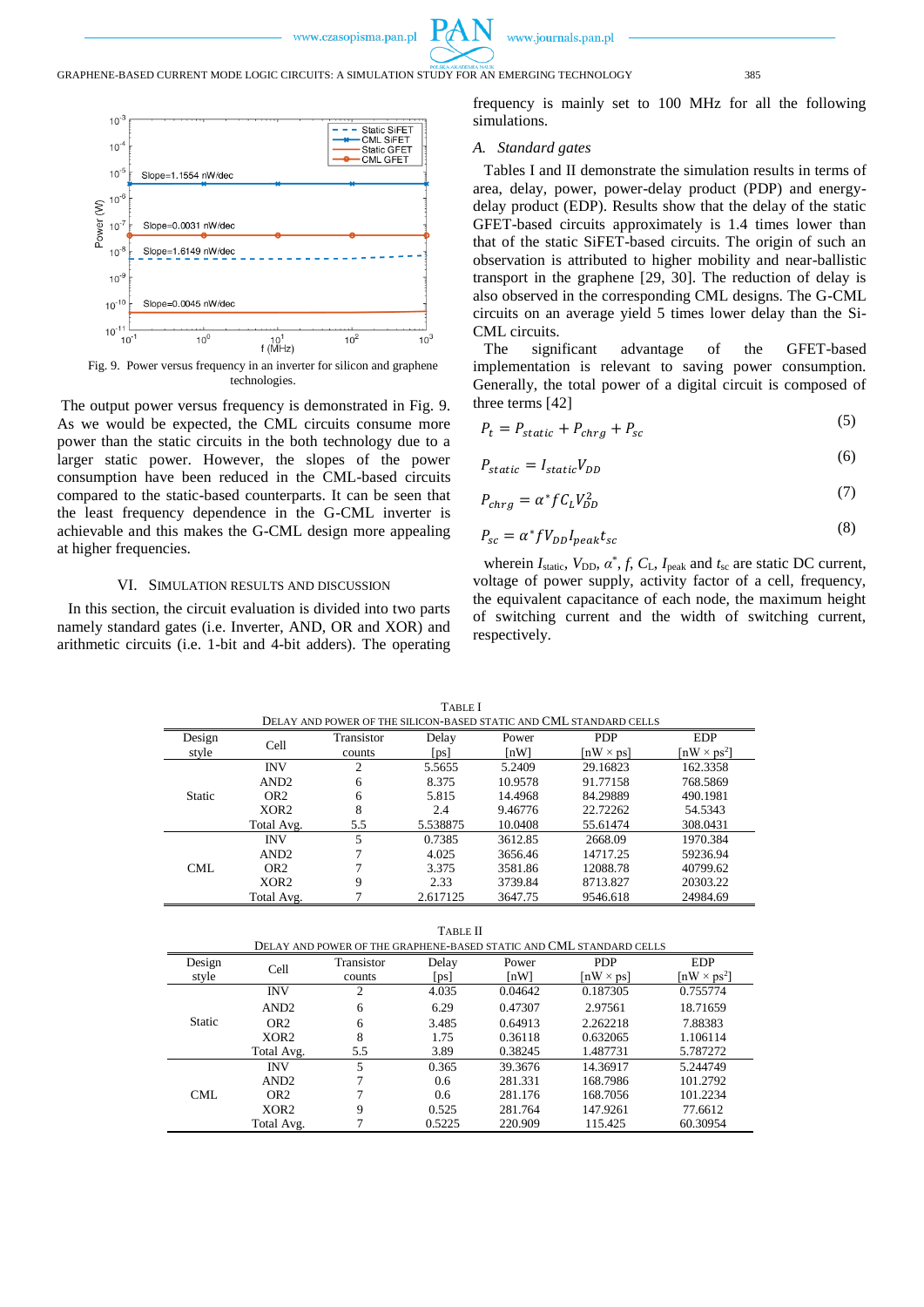The first term of the total power is static power  $P_{\text{static}}$  and shows the power consumption when no switching event occurs. Two remaining terms are called dynamic power.  $P_{\text{chrg}}$ is the portion of the dynamic power in which a current flows to charge or discharge the parasitic capacitances at each node. In complementary logic designs, i.e. static designs, there is a short period of time causing a low resistance path when the signal of a cell node is changed [38]. The power consumption in this period is known as  $P_{sc}$ . CML designs approximately eliminate  $P_{\rm sc}$  because transistors in this logic style do not work complimentarily. In other words, there is no a low resistance path between power supply and ground in CML designs during switching event.

The static and CML GFET-based circuits manifest remarkable lower power dissipation than the SiFET-based circuits. The values for the static and CML styles in the GFETs are 26.3 and 16.5 times lower than those in the SiFETs, respectively. There are other metrics such as PDP and EDP in order to evaluate the performance. PDP shows energy consumption per each switching event, which is defined as the product of the power and the gate delay. At lower frequency, EDP is usually reported and expressed by the product of the PDP and the gate delay. We involve the both metrics and achieve superior improvement in the static and CML styles when silicon and graphene technologies are compared. For example, the PDP and EDP of the G-CML gates are 83 and 414 times lower than those of the Si-CML counterparts, respectively.

#### *B. Arithmetic circuits: 1-bit and 4-bit adders*

This part deals with arithmetic circuits including 1-bit and 4 bit adders. This helps to evaluate the results in more complex circuits by considering additional stages. First, the 1-bit CML adder shown in Fig. 10 is compared to the static counterpart. As summarized in Tables III and IV, results reveal that the static and CML GFET-based adders have a positive impact on the performance. The delay and power have been improved in the GFET-based adders. The PDP and EDP of the GFET-based 1-bit adders are about (up to) two orders of magnitude smaller than those of the SiFET-based counterparts.

Secondly, four 1-bit adders are cascaded in parallel to add 4 bit numbers. This adder is called ripple carry adder in which



Fig. 10. The schematic structure of a 1-bit adder (a) Sum circuit (b) Carry circuit.

the carry out of each less significant full adder is the carry in of the succeeding full adder. In such a circuit, the equivalent output capacitances of the 1-bit adders are increased and give more validity to our results. It is apparent that the advantages of the GFET-based 4-bit adders in the delay, power and the other metrics are achievable as well (Tables III and IV). The delay of the G-CML adder also represents 40% improvement and the power has been reduced by about an order of magnitude when the CML designs are compared.

| LABLE III.<br>DELAY AND POWER OF THE SILICON-BASED STATIC AND CML ARITHMETIC CIRCUITS |                  |            |        |         |                  |                                |
|---------------------------------------------------------------------------------------|------------------|------------|--------|---------|------------------|--------------------------------|
| Design                                                                                | Cell             | Transistor | Delay  | Power   | <b>PDP</b>       | <b>EDP</b>                     |
| style                                                                                 |                  | counts     | [ps]   | ſnWl    | $[nW \times ps]$ | $\lceil nW \times ps^2 \rceil$ |
| <b>Static</b>                                                                         | <b>ADD</b>       | 28         | 11     | 77.6923 | 854.6153         | 9400.768                       |
|                                                                                       | ADD <sub>4</sub> | 112        | 69.5   | 251.962 | 17511.36         | 1217039                        |
|                                                                                       | Total Avg.       | 70         | 40.25  | 164.827 | 6634.287         | 267030                         |
| CML                                                                                   | <b>ADD</b>       | 30         | 5.25   | 7049.83 | 37011.61         | 194310.9                       |
|                                                                                       | ADD <sub>4</sub> | 120        | 29     | 28156.7 | 816544.3         | 23679785                       |
|                                                                                       | Total Avg.       | 75         | 17.125 | 17603.2 | 301454.8         | 5162413                        |

TABLE III

TABLE IV

| . <i>.</i>                                                               |                  |            |        |         |                  |                                |
|--------------------------------------------------------------------------|------------------|------------|--------|---------|------------------|--------------------------------|
| DELAY AND POWER OF THE GRAPHENE-BASED STATIC AND CML ARITHMETIC CIRCUITS |                  |            |        |         |                  |                                |
| Design                                                                   |                  | Transistor | Delay  | Power   | <b>PDP</b>       | <b>EDP</b>                     |
| style                                                                    | Cell             | counts     | [ps]   | [nW]    | $[nW \times ps]$ | $\lceil nW \times ps^2 \rceil$ |
|                                                                          | <b>ADD</b>       | 28         | 5.25   | 5.47113 | 28.72343         | 150.798                        |
| <b>Static</b>                                                            | ADD <sub>4</sub> | 112        | 29     | 8.8     | 255.2            | 7400.8                         |
|                                                                          | Total Avg.       | 70         | 17.125 | 7.13411 | 122.1716         | 2092.189                       |
| CML                                                                      | <b>ADD</b>       | 30         | 1.075  | 1074.36 | 1154.937         | 1241.557                       |
|                                                                          | ADD <sub>4</sub> | 120        | 17.3   | 3163.2  | 54723.36         | 946714.1                       |
|                                                                          | Total Avg.       | 75         | 9.1875 | 2118.78 | 19466.29         | 178846.6                       |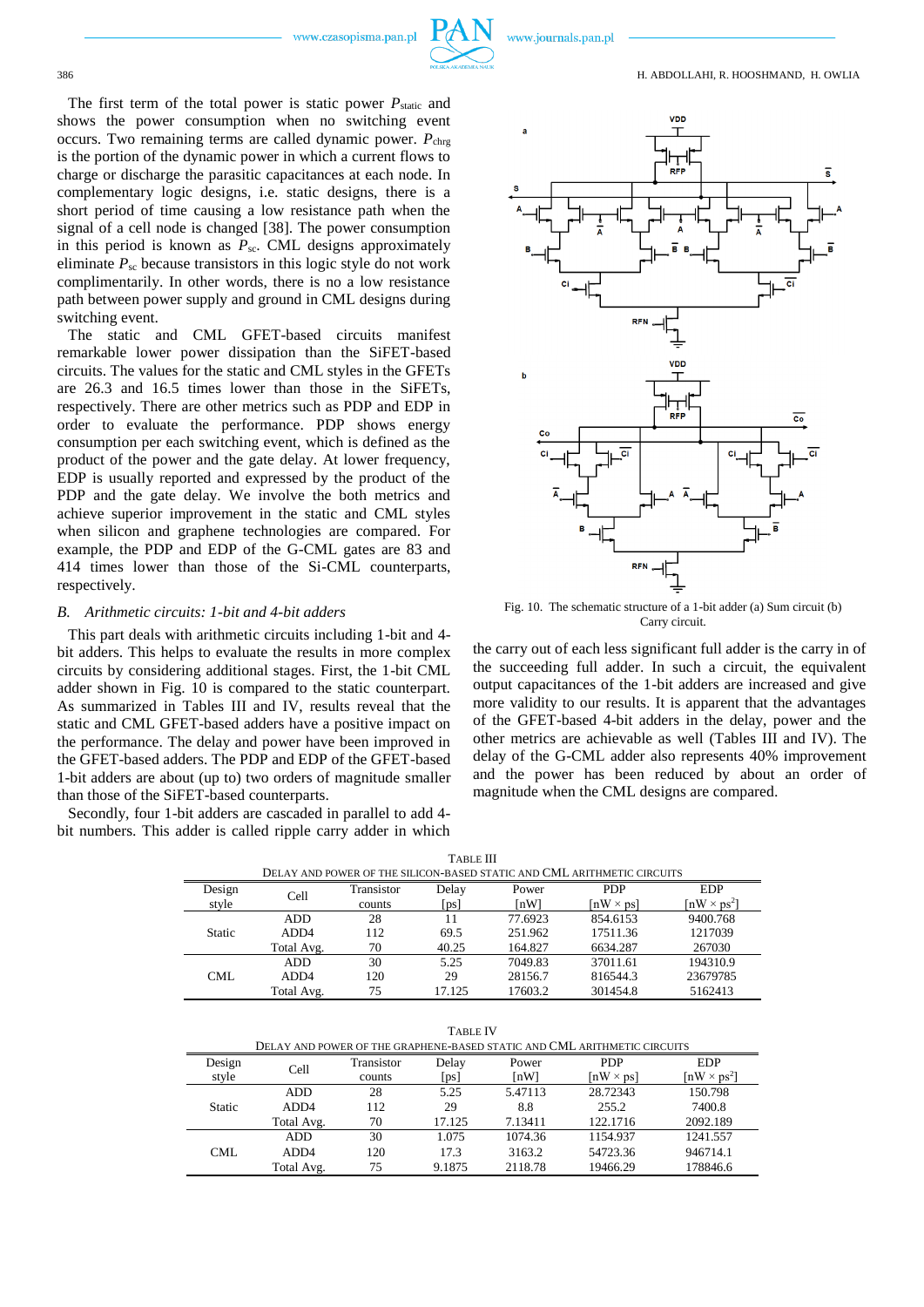

GRAPHENE-BASED CURRENT MODE LOGIC CIRCUITS: A SIMULATION STUDY FOR AN EMERGING TECHNOLOGY 387



Fig. 11. Power versus frequency in a 4-bit adder for silicon and graphene technologies.

Fig. 11 shows the frequency analysis of a 4-bit adder when different design styles and circuit technologies are included. The power slopes of the static adders are more than those of the CML counterparts. This indicates that the CML designs have less sensitivity to frequency variations. Contrary to the results of the inverter shown in Fig. 9, the G-CML adder in comparison with the static SiFET-based adder outperforms the power consumption at higher frequencies. This is due to larger parasitic capacitances of the silicon-based technology leading to increase dynamic power dissipation. In other words, although static-based designs exploit the inherent privilege of lower power consumption, the circuit technology can reduce the amount of the power even for power-hungry CML designs when the complexity becomes larger.

# **CONCLUSION**

This paper presents a technological approach for enhancing the performance by using GFETs instead of SiFETs. Two design styles namely static and CML have been studied. Standard gates such as inverter, AND, OR and XOR implemented with the GFETs demonstrate the preferable performance over those with SiFETs. A 4-bit adder consisting of four 1-bit adders in the both technologies and styles has been thought of as an arithmetic circuit. The PDP and EDP approximately have been reduced by up to about three orders of magnitude in the GFET-based 4-bit adder. Results reveal that complex G-CML designs are more appropriate for highfrequency applications due to less frequency dependence and power consumption in comparison with silicon technology. These advantages give rise to introduce capabilities of new emerging technologies for solving performance bottlenecks.

#### **REFERENCES**

- [1] J. M. Rabaey, M. Pedram*, Low Power Design Methodologies*. Springer Verlag, 2012.
- [2] M. Alioto, *Enabling the Internet of Things From Integrated Circuits to Integrated Systems*. Cham: Springer International Publishing, 2017.
- [3] D. Rossi, V. Tenentes, S. Yang, S. Khursheed, and B. M. Al-Hashimi, "Aging Benefits in Nanometer CMOS Designs," *IEEE Transactions on Circuits and Systems II: Express Briefs*, vol. 64, no. 3, pp. 324–328, 2017.
- [4] S. Kalra and A. B. Bhattacharyya, "Ultra Low Power Design for Digital CMOS Circuits Operating Near Threshold," *International Journal of Electronics and Telecommunications*, vol. 63, no. 4, pp. 369–374, 2017.
- [5] M. Alioto, "Ultra-Low Power VLSI Circuit Design Demystified and Explained: A Tutorial," *IEEE Transactions on Circuits and Systems I: Regular Papers*, vol. 59, no. 1, pp. 3–29, 2012.
- [6] M. Sharma, R. Gautam, M.A. Khan, "Low Power VLSI Circuit Design using Energy Recovery Techniques," in: V.K. Bhaaskaran, *Design and Modeling of Low Power VLSI Systems*, IGI Global, Delhi, 2016, pp. 128- 164.
- [7] E. Panahifar and A. Hassanzadeh, "A Modified Signal Feed-Through Pulsed Flip- Flop for Low Power Applications," *International Journal of Electronics and Telecommunications*, vol. 63, no. 3, pp. 241–246, 2017.
- [8] "International technology roadmap for semiconductors," International technology roadmap for semiconductors. [Online]. Available: http://www.itrs.net. [Accessed: 1-Feb-2019].
- H. Owlia, P. Keshavarzi, and A. Rezai, "A novel digital logic implementation approach on nanocrossbar arrays using memristor-based multiplexers," *Microelectronics Journal*, vol. 45, no. 6, pp. 597–603, 2014.
- [10] S. Tabrizchi, A. Panahi, F. Sharifi, K. Navi, and N. Bagherzadeh, "Method for designing ternary adder cells based on CNFETs," *IET Circuits, Devices & Systems*, vol. 11, no. 5, pp. 465–470, Jan. 2017.
- [11] S. Moysidis, I. G. Karafyllidis, and P. Dimitrakis, "Graphene Logic Gates," *IEEE Transactions on Nanotechnology*, vol. 17, no. 4, pp. 852– 859, 2018.
- [12] A. Bellaouar, *Low-power digital vlsi design: circuits and systems*. Place of publication not identified: Springer, 2012.
- [13] N. S. Kim, T. Austin, D. Blaauw, T. Mudge, K. Flautner, J. S. Hu, M. Irwin, M. Kandemir, and V. Narayanan, "Leakage current: Moores law meets static power," *Computer*, vol. 36, no. 12, pp. 68–75, 2003.
- [14] S. Sato, "Graphene for nanoelectronics," *Japanese Journal of Applied Physics*, vol. 54, no. 4, p.040102, 2015.
- [15] H. Owlia and P. Keshavarzi, "Investigation of the novel attributes of a double-gate graphene nanoribbon FET with AlN high-κ dielectrics," *Superlattices and Microstructures*, vol. 75, pp. 613–620, 2014.
- [16] H. Owlia and P. Keshavarzi, "A bilayer graphene nanoribbon field-effect transistor with a dual-material gate," *Materials Science in Semiconductor Processing*, vol. 39, pp. 636–640, 2015.
- [17] M. Saremi, M. Saremi, H. Niazi, and A. Y. Goharrizi, "Modeling of lightly doped drain and source graphene nanoribbon field effect transistors," *Superlattices and Microstructures*, vol. 60, pp. 67–72, 2013.
- [18] L. Huang, H. Xu, Z. Zhang, C. Chen, J. Jiang, X. Ma, B. Chen, Z. Li, H. Zhong, and L.-M. Peng, "Graphene/Si CMOS Hybrid Hall Integrated Circuits," *Scientific Reports*, vol. 4, no. 1, 2014.
- [19] M. Alioto and G. Palumbo, *Model and design of bipolar and MOS current-mode logic: CML, ECL and SCL digital circuits*. Dordrecht: Springer, 2005.
- [20] M. Alioto and G. Palumbo, "Feature Power-aware design techniques for nanometer MOS current-mode logic gates: a design framework," *IEEE Circuits and Systems Magazine*, vol. 6, no. 4, pp. 42– 61, 2006.
- [21] O. Lozada and G. Espinosa, "An improved high speed, and low voltage CMOS current mode logic latch," *Analog Integrated Circuits and Signal Processing*, vol. 90, no. 1, pp. 247–252, 2017.
- [22] Y. Bai, Y. Song, M. N. Bojnordi, A. Shapiro, E. G. Friedman, and E. Ipek, "Back to the Future: Current-Mode Processor in the Era of Deeply Scaled CMOS," *IEEE Transactions on Very Large Scale Integration (VLSI) Systems*, vol. 24, no. 4, pp. 1266–1279, 2016.
- [23] K. Bernstein, D. J. Frank, A. E. Gattiker, W. Haensch, B. L. Ji, S. R. Nassif, E. J. Nowak, D. J. Pearson, and N. J. Rohrer, "High-performance CMOS variability in the 65-nm regime and beyond," *IBM Journal of Research and Development*, vol. 50, no. 4.5, pp. 433–449, 2006.
- [24] H. A. E. Hamid, B. Iñiguez, V. Kilchytska, D. Flandre, and Y. Ismail, "An analytical 3D model for short-channel effects in undoped FinFETs," *Journal of Computational Electronics*, vol. 14, no. 2, pp. 500– 505, 2015.
- [25] Y. S. Chauhan, S. Venugopalan, M.A. Karim, S. Khandelwal, N. Paydavosi, P. Thakur, A.M. Niknejad, C. C. Hu. "BSIM—Industry standard compact MOSFET models," in *Proc. Solid-State Device Research Conference (ESSDERC)*, Bordeaux, 2012, pp. 46-49.
- [26] S. Sinha, G. Yeric, V. Chandra, B. Cline, Y. Cao, "Exploring sub-20nm FinFET design with predictive technology models, in: *ACM Proc. the 49th Annual Design Automation Conference*," 2012, pp. 283-288.
- [27] "Predictive Technology Model (PTM)," Predictive Technology Model (PTM). [Online]. Available: http://ptm.asu.edu/. [Accessed: 1-Feb-2019].
- [28] K. S. Novoselov, "Electric Field Effect in Atomically Thin Carbon Films," *Science*, vol. 306, no. 5696, pp. 666–669, 2004.